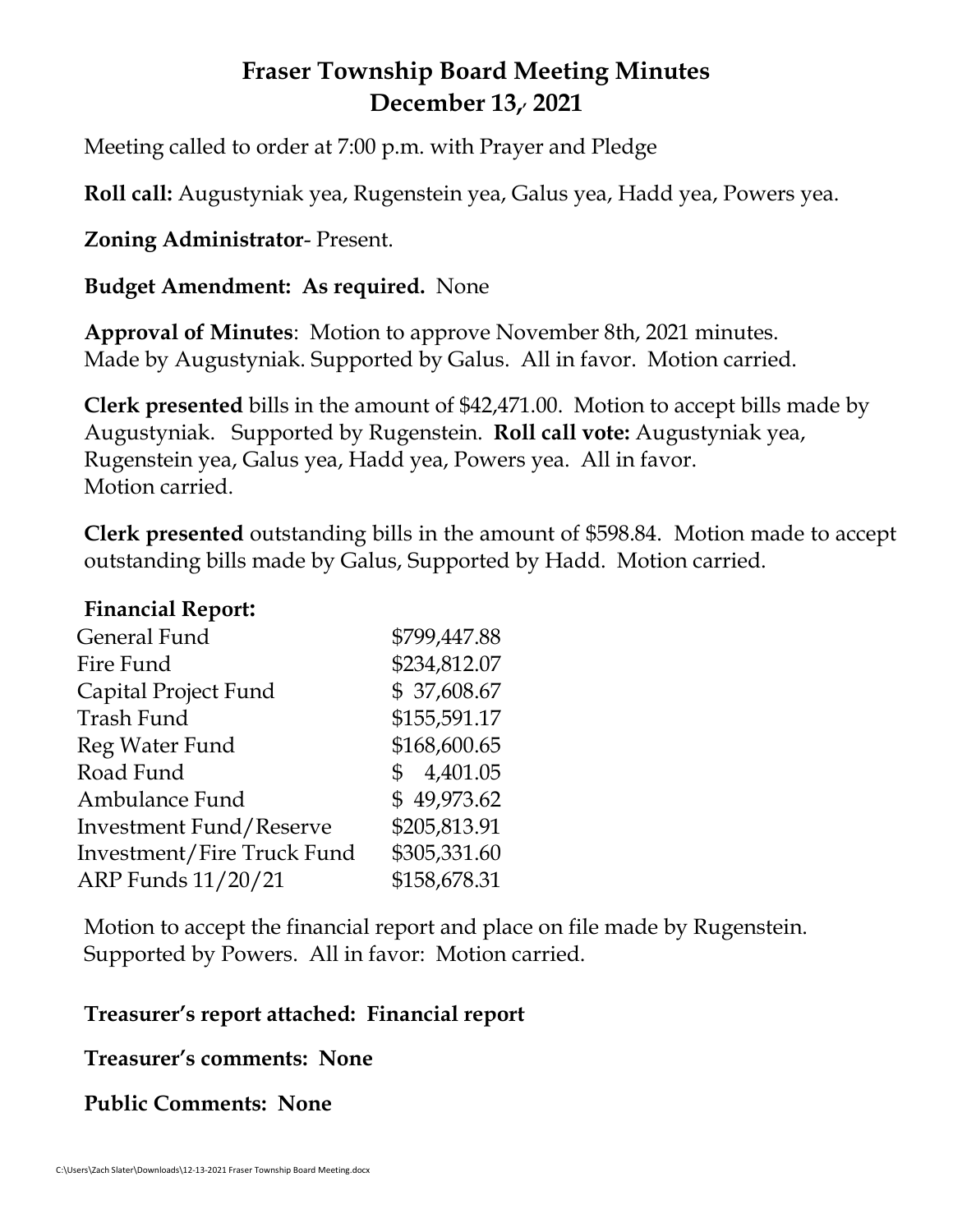**Communications:** We received our Rail Trail cutting refund. Planning commission dates for 2022/2023 are as follows:

| February | 28, | 2022 |
|----------|-----|------|
| April    | 25, | 2022 |
| June     | 27, | 2022 |
| August   | 22, | 2022 |
| October  | 24, | 2022 |
| February | 27, | 2023 |

### **Unfinished Business:**

- **1. Fraser Township Water Rates:** Board discussed to not raise the water rates at this time.
- **2. American Rescue Plan Act:** We received 50% of our A.R.P.A. money \$158,677.50. Looking into the legalities of how we are allowed to spend it.
- **3. B.C.T.O.A. Christmas Meeting:** Made a total of \$654.00; had 54 people attend. Sending thank you letters signed by all the Board Members, to our sponsors.
- **4. Linwood Scenic Point: O**ur grant for \$201,400.00 was approved.

### **New Business**:

**1. Fire Board Update:** Meeting dates for the Fire Board are as follows:

| January   | 13  | 2022                         |
|-----------|-----|------------------------------|
| February  |     | 10, 2022 - Staffing Workshop |
| March     |     | 10, 2022 - Budget Workshop   |
| March     | 24, | 2022                         |
| May       |     | 12, 2022                     |
| July      | 21, | 2022                         |
| September | 08, | 2022                         |
| November  | 10  | 2022                         |
| January   | 12  | 2023                         |
|           |     |                              |

## **\*Meeting times are at 5:30 pm & held at the Pinconning Township Hall**